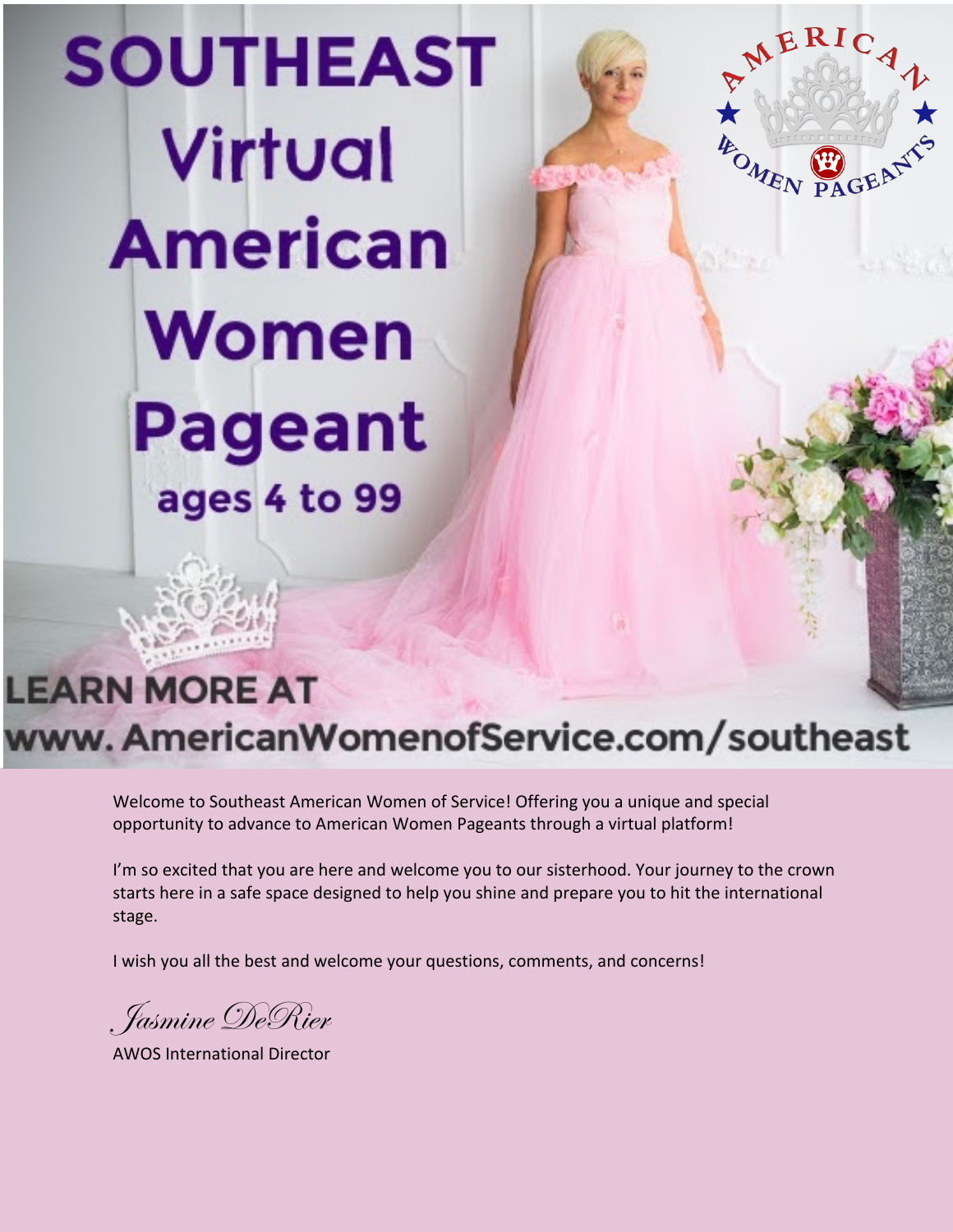## **Pageant Outline**

**Age Divisions** (age as of January 1, 2022)

Young Princess (4-6) Elementary Princess (7-9) Preteen Princess (10-12) Young Teen (13-15) Teen (16-19) Miss (20-25, never married, no children)

Sweetheart (18-29) Ms. (30+) Mrs. (18+, married) Elite (35-49) Classic (50-59) Senior (60+)

Southern States (Any Age)

#### **Compete In:**

**Interview**: 3-minute panel-style interviews will be conducted with an esteemed panel of judges via zoom on Saturday, March 5, 2022. Contestants will be asked to submit a resume, from which judges will ask questions. There will be no controversial or political questions asked. We are looking for great conversationalists who love their communities. A zoom link will be provided along with a schedule. Be sure to sign on at your directed time as early access will not be granted, and you might interrupt another interview. Dress should be a typical pageant interview style. If you need assistance or have questions, please ask.

**Fun Fashion**: Prepare a 30-second video in your favorite fashion. Contestants should perform a walking pattern of choice to background music. Video must be emailed no later than Saturday, March 5, 2022, to awosdirector@gmail.com.

**Evening Gown:** Prepare a 30-second video in an evening gown of choice. Contestants should perform a walking pattern of choice to background music. Video must be emailed no later than Saturday, March 5, 2022, to awosdirector@gmail.com

\*\* Videos may be recorded inside or outside and not judged on background depiction. Just be sure the contestant has a cleared walking space. \*\*

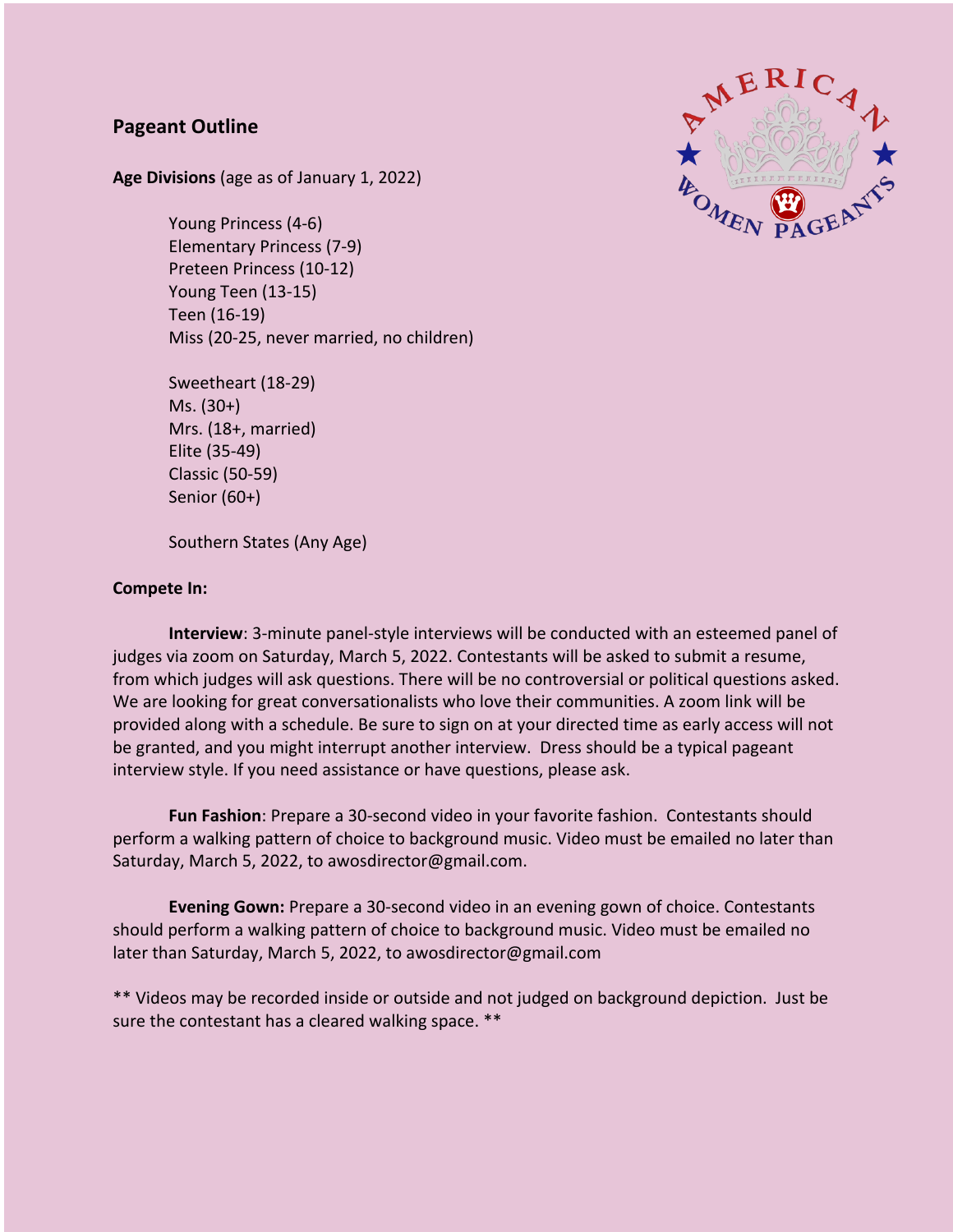### **Optional Categories:**



**Photogenic:** Contestants may submit one photo to be viewed by our judge's panel. Images should be emailed by March 5, 2022, to awosdirector@gmail.com. Contestants may submit up to 3 entries. A first and second runner-up winner will be awarded in YAWOS (young princessmiss) and AWOS divisions (sweetheart-senior).

**Talent**: Contestants may submit a 1-minute video depicting their talent. It may include talking, photos, words, video, or music. Videos should be emailed by March 5, 2022, to awosdirector@gmail.com. Contestants may submit up to 2 entries. A first and second runnerup winner will be awarded in YAWOS (young princess- miss) and AWOS divisions (sweetheartsenior).

**Community Service:** Contestants may submit a service log from March 1, 2021, through February 28, 2022. Logs should include service name, whom it was performed for, supervisor, number of hours, and email contact for the supervisor. Please include the total number of hours served. Email submissions should be sent by March 5, 2022, to awosdirector@gmail.com. A first and second runner-up winner will be awarded in YAWOS (young princess- miss) and AWOS divisions (sweetheart-senior).

**Southern States Title Opportunity:** Compete for the Southern States title opportunity by selling \$25 ads to family, friends, and local businesses. The contestant who sells the most ads will be awarded the southern states title and the same prizes as all other winners, including international registration! Ads should be in IG 1080 x 1080 format and must be emailed by March 5, 2022, to awosdirector@gmail.com and will be shared on our Facebook and Instagram during the month of March. The minimum to raise for the Southern States title is \$200. Interview scores will also be taken into account for this title.

#### **Cost Breakdown**

Registration fee - \$125 per contestant Optional Entry - \$25 per optional entry

All fees should be submitted via PayPal to americanwos@yahoo.com, Venmo @Jasmine-DeRier, mail-in check to 560 Whites Bridge Rd. Standish, ME 04084. Please ask if needing another option. Checks must be made payable to Jasmine DeRier.

#### **WINNERS Receive…**

Official AWOS State/Regional Crown Official State or Regional AWOS Sash Paid registration to AWOS Internationals 2022 (\$350 value) Beyond Expectations Formals State Titleholder Discount Other AWOS sponsor discounts

Awards will be mailed following the announcement of winners.